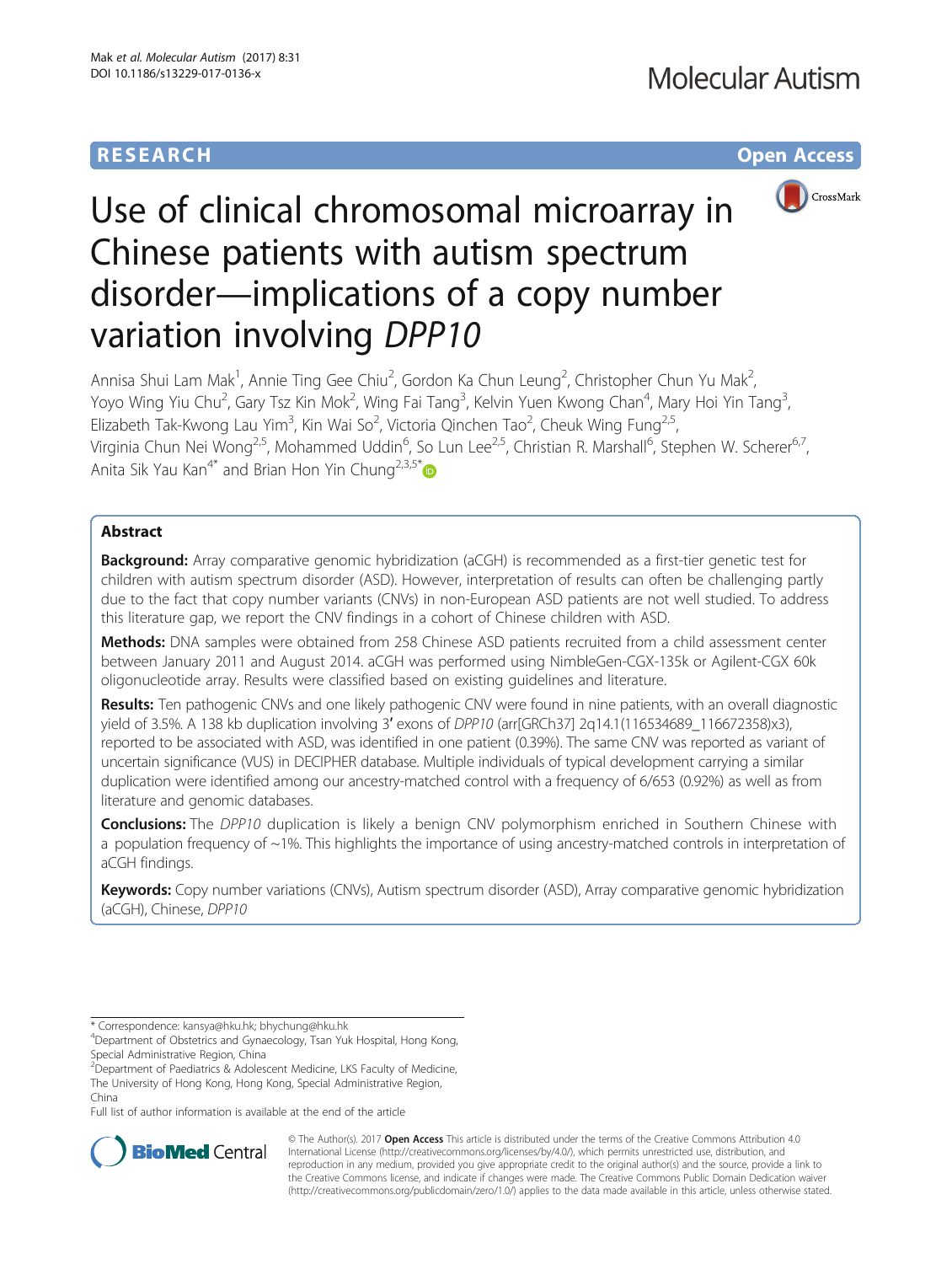## Background

Autism spectrum disorders (ASD) refer to conditions characterized by impairment in social interaction and social communication, as well as restricted or repetitive behavior, interests, and activities [\[1](#page-10-0)]. ASD is well known to have a genetic basis, in particular, studies from the recent decade have shown that rare and fully penetrant copy number variations (CNVs) explain approximately 5–10% of the disorder depending on the cohort examined and the platform used for analysis [\[2](#page-10-0)], a yield that is substantially higher than conventional karyotyping [\[3](#page-10-0)]. Therefore, the latest guidelines by the International Standards for Cytogenomic Arrays (ISCA) Consortium has recommended chromosomal microarray as the first line investigation for children with ASD and various developmental disorders [\[4\]](#page-10-0).

The interpretation of CNV pathogenicity is challenging and complicated by various factors. It has been shown that the diagnostic yield of array comparative genomic hybridization (aCGH) in a fixed cohort of pediatric patients with intellectual disability (ID) have increased from 19 to 31% in 2 years. Reasons for the reclassification of CNVs include emergence of new literature on known genes, discovery of new candidate genes, refinement of information, and remapping of gene location [[5\]](#page-10-0). On the contrary, because of the rare nature of conditions encountered in clinical genetics, ascertainment bias due to small sample sizes or ancestry-related differences in CNV carrier frequency may occur [[6\]](#page-10-0). In a recent study, Manrai et al. pointed out that the possibility of ruling out the pathogenicity of a populationenriched benign variant depends on the representation of specific population in the overall sample and that five variants previously classified as pathogenic for hypertrophic cardiomyopathy were misclassified because they were much more prevalent in African Americans, which were under-represented in previous studies [[7\]](#page-10-0). Ascertainment bias is particularly challenging outside North America and Europe since most studies on CNV are focused on patients of European ancestry. Previous studies in general Asian populations have also shown substantial differences in terms of the location and frequency of CNVs across the genome [[8\]](#page-10-0).

CNV studies of ASD in Chinese patients have mostly been limited to case reports or candidate gene single nucleotide polymorphisms (SNPs) based on findings in ASD patients of European ancestry [[9\]](#page-10-0). Using research array platforms and bioinformatics pipelines, Gazzellone et al. [[10\]](#page-10-0) and Yin et al. [\[11](#page-10-0)] reported on 104 and 335 ASD probands from Harbin of northern China and Taiwan, respectively. We examined the characteristics of CNVs in a southern Chinese cohort with clinically diagnosed ASD to address this knowledge gap. A clinical aCGH platform was used for the analysis. This gives the advantages of yielding clinically relevant results and utilization of comparable controls from our diagnostic laboratory service.

## **Methods**

## Patient recruitment

Patients diagnosed with ASD from the Department of Paediatrics and Adolescent Medicine, the University of Hong Kong, in the period from January 2011 to August 2014 were enrolled into the study. Diagnosis of ASD was made by developmental pediatrician or clinical psychologist using the Diagnostic and Statistical Manual of Mental Disorders, fourth edition, text revision (DSM IV-TR) or fifth edition (DSM-V). In difficult cases, tools such as Childhood Autism Rating Scale (CARS), Checklist for Autism in Toddlers (CHAT-23 modified) [[12\]](#page-10-0), Autism Diagnostic Interview Revised (ADIR), and Autism Diagnostic Observation Schedule (ADOS) were used. For the genetic evaluation, we followed the suggestion by Miller et al [[4\]](#page-10-0). We offered aCGH to patients with unexplained ASD as the firsttier testing after review by a clinical geneticist. Clinically recognizable syndromic conditions would be confirmed with appropriate genetic test targeted to that specific condition, and aCGH would only be offered if the targeted testing showed negative results. We recruited 288 patients with ASD, and DNA was obtained from these individuals. Subsequently, DNA was also obtained from their parents in the post-aCGH genetic counseling session. The recruitment process did not discriminate between children of various ethnicities but our analysis focused on only 258 patients of selfreported Chinese ethnicity. Some of the patients reported in this study were also included in a previous publication describing the impact of aCGH on clinical management [[13\]](#page-10-0). However, the current manuscript focuses only on patients with ASD and includes 116 additional ASD patients.

### Genotyping and variant calling

Out of the 288 patients, aCGH of 255 (88.5%) were done using Nimblegen CGX-135k oligonucleotide array, and 33 (11.5%) were done using Agilent-CGX 60k oligonucleotide array. Array processing and analysis was performed in the diagnostic laboratory of Tsan Yuk Hospital (TYH), which offers both prenatal and postnatal aCGH testing for patients in Hong Kong. Details of the testing methodology, variant calling, and interpretation have been previously reported [[13](#page-10-0)].

Detected CNVs were systematically evaluated for their clinical significance by comparing the CNVs to information in the Signature Genomics' proprietary Genoglyphix Chromosome Aberration Database (Signature Genomics, Spokane, WA, USA), internal laboratory database at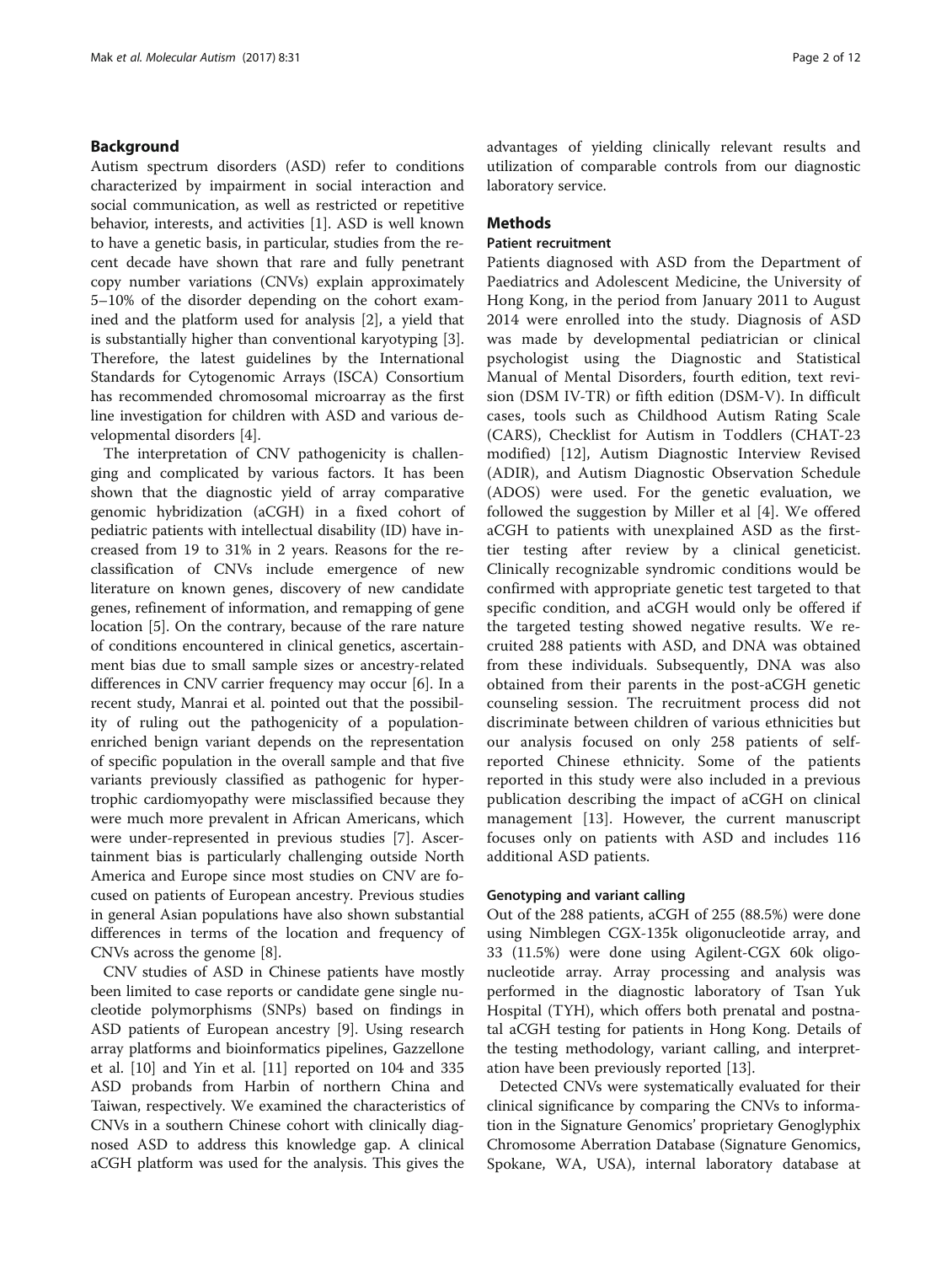TYH, and public databases (Database of Genomic Variant (DGV), ISCA Database, Children Hospital of Philadelphia database (CHOP), and Database of Chromosomal Imbalance and Phenotype in Humans using Ensembl Resources (DECIPHER)). Categorization of CNVs was based on available phenotypes and comparison of phenotypes with genes in the region of copy gain or loss. This was done through searching Online Mendelian Inheritance in Man (OMIM), PubMed, RefSeq, and the University of California Santa Cruz (UCSC) genome browser. CNVs were classified to (a) pathogenic, (b) variant of uncertain clinical significance (VUS) of likely pathogenic, (c) VUS of likely benign, (d) VUS with no subclassification, or (e) benign according to the 2013 American College of Medical Genetics & Genomics (ACMG) practice guideline [\[14\]](#page-10-0). Only pathogenic and likely pathogenic CNVs were regarded as clinically significant. TYH possesses an internal control database of 653 individuals of Chinese ethnicity with typical development and insignificant medical history determined by a self-administered questionnaire. Majority of the controls are parental samples  $(n = 554)$  that were primarily collected for prenatal diagnostic interpretation.

## Validation of CNVs

CNVs involving the 3′ exons of DPP10 in the current study were confirmed by digital PCR, using the QuantStudio<sup>TM</sup> 3D Digital PCR System platform and ProFlex PCR System (Life Technologies, CA). Taqman copy-number primer-probe assay was designed using  $GeneAssist^{TM}$  Copy Number Assay workflow builder. The reaction mix was loaded onto a QuantStudio<sup>TM</sup> 3D Digital PCR 20K Chip using an automatic chip loader according to the manufacturer's protocol. The chips underwent thermocycling on the ProFlex PCR System with the default conditions suggested by the primerprobe assay. After PCR, chip images were analyzed using OuantStudio<sup>TM</sup> 3D instrument.

Quantitative real-time PCR (qPCR) was performed to more accurately delineate the breakpoints of the DPP10 CNVs in our DNA samples. Ten primer assays, five at the proximal site and five at the distal site, were designed followed by qPCR using QuantiNova SYBR Green PCR Kit (Qiagen, Germany) on a 7900 Fast Real-time PCR System (Applied Biosystems, MA). Cycle threshold (Ct) value was called by the software RQ manager v1.2, and the relative copy number of the target assay was determined using comparative Ct method.

## Results

Out of the 258 Chinese patients recruited, 215 were male and 43 were female, with a male to female ratio 5:1. Their age ranged from 1.5 to 25 years old. As mentioned above, our analysis focused on the 258 patients of self-reported Chinese ancestry. Of these, parental blood samples were obtained from both parents in 24 cases, from mothers only in three cases, and from a father only in one case. Ten patients were siblings from five families, and the rest of the patients were unrelated.

We did not identify many known CNVs previously implicated in ASD. For example, there were no PTCHD1 related CNVs, and none overlapping the loci of 22q11.2, 1q21, 5q15.2, 7q11, 15q13, or 17p11.2 [[15, 16\]](#page-10-0). Nevertheless, patient 2 did harbor a distal 16p11.2 deletion. In addition, there were also CNVs found in the regions of 16p13.3 and 6q26 reported by Gazzellone et al. [\[10](#page-10-0)] and Yin et al. [\[11](#page-10-0)], respectively.

## Clinically significant CNVs

All identified CNVs were classified according to the ACMG Guidelines [[14, 17\]](#page-10-0). Ten pathogenic CNVs and one likely pathogenic CNV were found in nine patients, resulting in a diagnostic yield of 3.5% (9/258) (Table [1](#page-3-0)). We detected a total of 52 VUS in 43 patients (16.7%). Of these, 2 CNVs overlap with VUS and 6 had partial overlap with those reported as pathogenic CNVs in ISCA database [\[18](#page-10-0)], while 21 overlap with those reported as VUS in DECIPHER [\[19](#page-10-0)]. A summary table of all VUS is shown (see Additional file [1](#page-9-0)).

Patient 1 presented with high-functioning autism at the age of 4 years. There was no associated dysmorphism or physical anomaly. His parents were nonconsanguineous, and there was a strong family history of high-achieving paternal male relatives with weak social skills. He was found to have two CNVs—a paternally inherited 0.36 Mb deletion at 7q31.1 classified as a VUS, as well as a de novo pathogenic 6.98 Mb deletion encompassing 15q25.2-26.1. The smaller 7q31.1 deletion encompasses IMMP2L, a gene whose SNPs were shown to be associated with ASD in a predominantly Caucasian study [\[20](#page-10-0)] but not in another study with northeastern Han Chinese [[21](#page-10-0)]. On the other hand, the larger 15q25.2-26.1 deletion involved up to 40 OMIM genes, and the deletion is in close proximity with the more distal 15q26 region which is associated with neurobehavioral phenotype including ASD, attention deficit hyperactivity disorder (ADHD), learning difficulty, and hearing impairment [[22\]](#page-10-0).

Patient 2 presented with global developmental delay (GDD) and ASD at 18 months of age, and subsequently demonstrated satisfactory catch up in developmental milestones and autistic features. He had mildly elongated and expressionless face with open mouth appearance and downturned angles of mouth. His parents were nonconsanguineous. Apart from the presence of specific language impairment in his elder brother, there was no family history of neuropsychiatric illness. He was found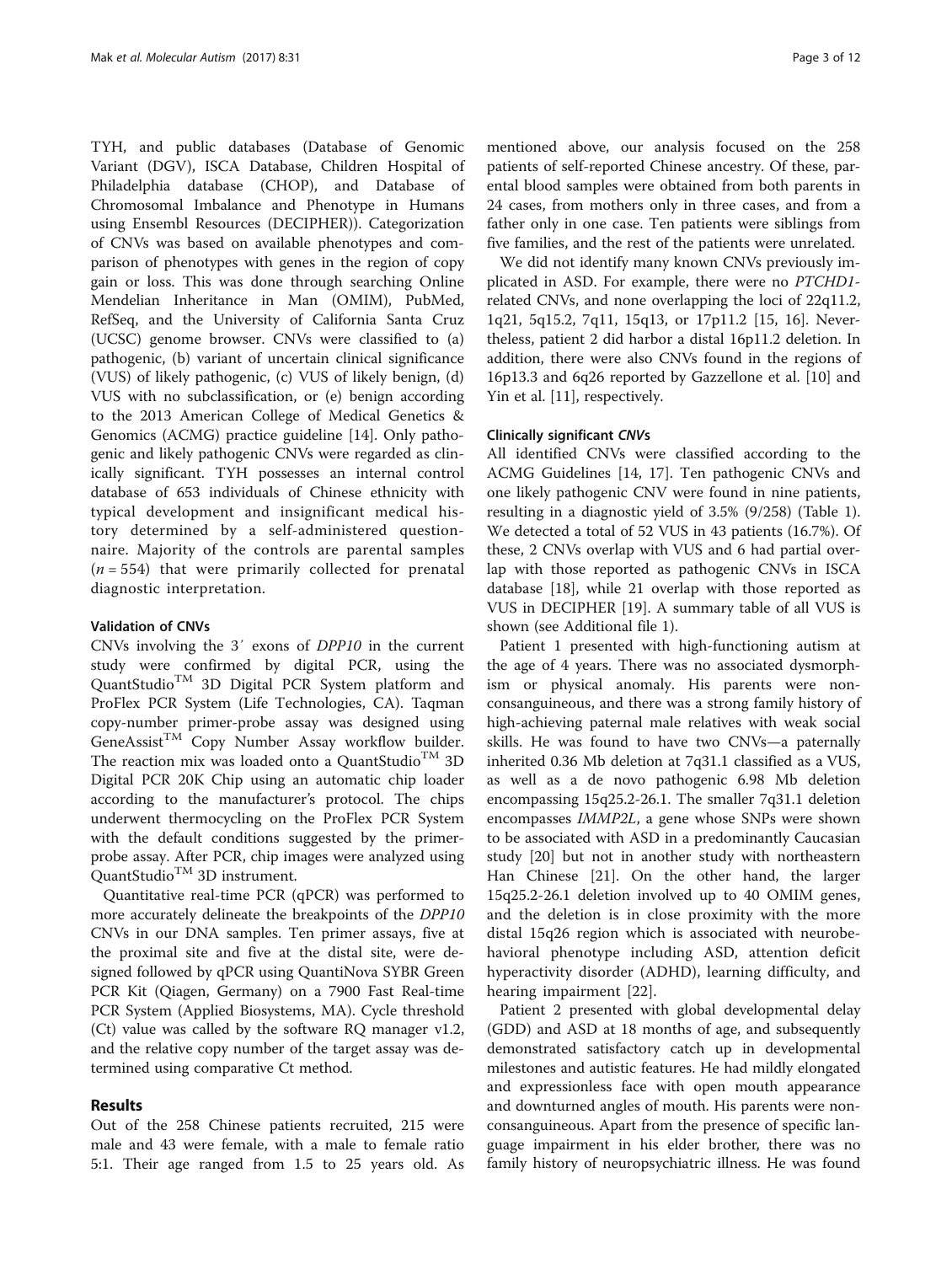<span id="page-3-0"></span>

|                                                                                                                                                                                                                                                                                                                                                                                                                                                                                                                                                                                                                                                                                                                                                                                                                                        | the ArrayExpress repository, accession numbers E-MTAB-5672 and E-MTAB-5665<br>Size/CNV<br>represent the OMIM genes. Data set is available from |
|----------------------------------------------------------------------------------------------------------------------------------------------------------------------------------------------------------------------------------------------------------------------------------------------------------------------------------------------------------------------------------------------------------------------------------------------------------------------------------------------------------------------------------------------------------------------------------------------------------------------------------------------------------------------------------------------------------------------------------------------------------------------------------------------------------------------------------------|------------------------------------------------------------------------------------------------------------------------------------------------|
| Representative gene(s)<br>within the CNV<br>IMMP2L                                                                                                                                                                                                                                                                                                                                                                                                                                                                                                                                                                                                                                                                                                                                                                                     | 0.36 Mb<br>deletion<br>$(110978196$ _111337169)x1                                                                                              |
| <b>ADAMTSL3</b> , UBE2Q2L, GOLGA6L4, ZSCAN2, WDR73, NMB, SEC11A,<br>KIF7, PLIN1, PEX11A, WDR93, MESP1, MESP2, ANPEP, C15orf38,<br>AP3S2, ARPIN, ZNF710, IDH2, SEMA48, CIB1, GDPGP1, NGRN,<br>ZNF774, IQGAP1, CRTC3, BLM, FURIN, FES, MAN2A2, UNC45A,<br>ZNF592, ALPK3, SLC28A1, PDE8A, GOLGA6L3, AKAP13, KLHL25,<br>HAPLN3, MFGE8, ABHD2, RLBP1, FANCI, POLG, RHCG, TICRR,<br>AGBL1, NTRK3, MRPL46, MRPS11, DET1, AEN, ISG20, ACAN,<br>HDDC3, RCCD1, PRC1, VPS33B                                                                                                                                                                                                                                                                                                                                                                      | deletion<br>6.98 Mb<br>arr[GRCh37] 15q25.2q26.1<br>84642246_91626219)x1                                                                        |
| CLN3, APOBR, IL27, NUPR1, SGF29, SULT1A2, SULT1A1, NPIPB8,<br>EIF3C, EIF3CL, NPIP89, ATXN2L, TUFM, SH2B1, ATP2A1, RABEP2,<br>CD19, NFATC21P, SPNS1, LAT                                                                                                                                                                                                                                                                                                                                                                                                                                                                                                                                                                                                                                                                                | deletion<br>0.56 Mb<br>[28488491_29046284)x1                                                                                                   |
| PPP2R3B, SHOX, CRLF2, CSF2RA, IL3RA, SLC25A6, ASMTL.<br>P2RY8, AKAP17A, ASMT, DHRSX, ZBEDT, CD99, XG, GYG2, ARSD,<br>ARSE, ARSH, ARSF, MXRAS, PRKX                                                                                                                                                                                                                                                                                                                                                                                                                                                                                                                                                                                                                                                                                     | deletion<br>3.72 Mb                                                                                                                            |
| (Klinefelter syndrome)                                                                                                                                                                                                                                                                                                                                                                                                                                                                                                                                                                                                                                                                                                                                                                                                                 | XX                                                                                                                                             |
| CNST, SCCPDH, AHCTF1, ZNF695, ZNF670, ZNF669, C1orf229,<br><b>ZNF124</b> , VN IRS, <b>ZNF496, NLRP3</b> , GCSAML, TRIMS8, LYPD8,<br>SH3BPSL, ZNF672, ZNF692, PGBD2                                                                                                                                                                                                                                                                                                                                                                                                                                                                                                                                                                                                                                                                     | deletion<br>2.40 Mb<br>(246807340_249208105)x1                                                                                                 |
| MAFA, ZC3H3, GSDMD, MROH6, MAPRT, EEF1D, TIGD5, PYCRL, TSTA3,<br>SCRT1, TMEM249, FBXL6, SLC52A2, ADCK5, CPSF1, SLC39A4, VPS28,<br>ZNF623, ZNF707, CCDC166, MAPK15, FAM83H, SCRIB, PUF60, NRBP2,<br>LRRC14, LRRC24, C8orf82, <b>ARHGAP39,</b> ZNF251, <b>ZNF34, RPL8</b> , ZNF517,<br>CYC1, SHARPIN, MAF1, WDR97, HGH1, BOP1, SCX, HSF1, DGAT1,<br>EPPK1, PLEC, PARP10, GRINA, SPATC1, OPLAH, EXOSC4, GPAA1<br>TONSL, CYHR1, KIFC2, FOXH1, PPP1R16A, GPT, MFSD3, RECQL4,<br>$C8$ orf31, LY6H, GPIHBP1, ZFP41, GLI4, ZNF696, TOP1MT, RHPN1,<br>SLURP1, LYPD2, LYNX1, LY6D, GML, CYP11B1, CYP11B2, LY6E,<br><b>CHRÁC1, AGO2, PTK2,</b> DENND3, SLC45A4, <b>GPR20, PTP4A3,</b><br>MROH5, TSNARE1, <b>ADGRB1, ARC, JRK, PSCA, LY6K</b> , THEN6,<br>ZFAT, KHDRBS3, FAM135B, COL22A1, KCNK9, TRAPPC9,<br>ZNF7, COMMD5, ZNF250, ZNF16, C80rf33 | duplication<br>10.76 Mb<br>$(135567463 146304022) \times 3$<br>arr[GRCh37] 8q24.22q24.3                                                        |
| <b>PARK2</b>                                                                                                                                                                                                                                                                                                                                                                                                                                                                                                                                                                                                                                                                                                                                                                                                                           | duplication<br>0.47 Mb<br>$(162621987 - 163095834)x3$                                                                                          |
| PDXDC1, NTAN1, RRN3, MPV17L, C16orf45, KIAA0430,<br>NDE1, MYH11, FOPNL, ABCC1, ABCC6                                                                                                                                                                                                                                                                                                                                                                                                                                                                                                                                                                                                                                                                                                                                                   | duplication<br>1.16 Mb<br>$(15125758 - 16287903)x3$                                                                                            |
| PDXDC1, NTAN1, RRN3, MPV17L, C16orf45, KIAA0430,<br>NDE1, MYH11, FOPNL, ABCC1, ABCC6<br>duplication                                                                                                                                                                                                                                                                                                                                                                                                                                                                                                                                                                                                                                                                                                                                    | 1.16 Mb<br>$(15125758 - 16287903)x3$                                                                                                           |

pathonenic and likely pathonenic CNVs. Genomic condinates were listed in burman assembly GRCh37/h019. Genes in bold Table 1 Array results of patients with ASD having pathogenic and likely pathogenic CNVs. Genomic coordinates were listed in human assembly GRCh37/hg19. Genes in bold Table 1 Array results of patients with ASD having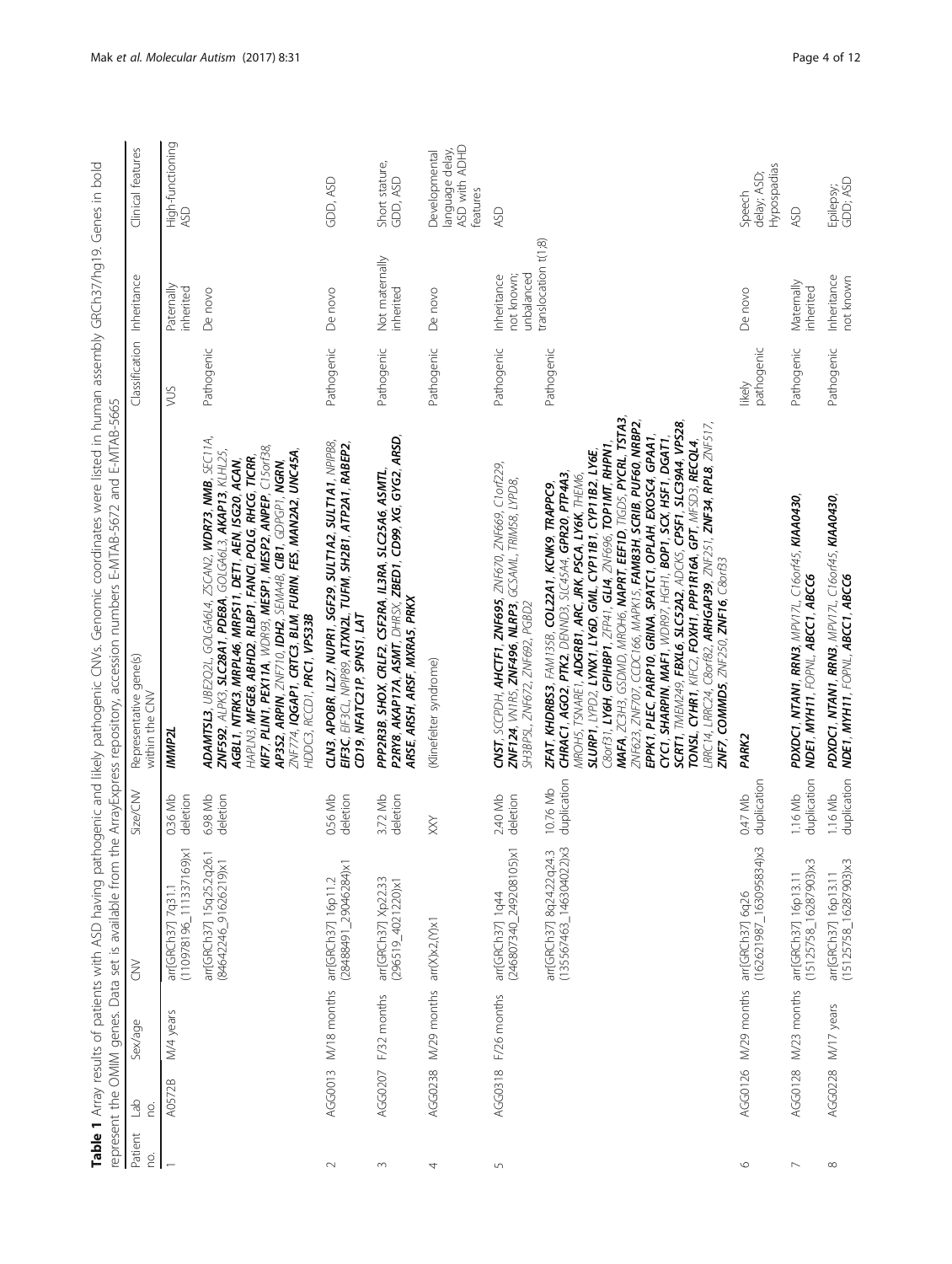| Table 1 Array results of patients with ASD having pathogenic and likely pathogenic ClNVs. Genomic coordinates were listed in human assembly GRCh37/hg19. Genes in bold |                                                                                                                                                                                                                                                                                                                                                                                                                                                                                                                                                                                                        |                        |                  |
|------------------------------------------------------------------------------------------------------------------------------------------------------------------------|--------------------------------------------------------------------------------------------------------------------------------------------------------------------------------------------------------------------------------------------------------------------------------------------------------------------------------------------------------------------------------------------------------------------------------------------------------------------------------------------------------------------------------------------------------------------------------------------------------|------------------------|------------------|
| represent the OMIM genes. Data set is available from the ArrayExpress repository, accession numbers E-MTAB-5672 and E-MTAB-5665 (Continued)                            |                                                                                                                                                                                                                                                                                                                                                                                                                                                                                                                                                                                                        |                        |                  |
| (48103669_48388756)x2~3 duplication<br>(mosaic)<br>AGG0437 M/29 months arr[GRCh37] 11p11.2                                                                             | $0.29$ Mb $PTPRJ$ , $OR4B1$ , $OR4X2$ , $OR4ZX1$ , $OR4S1$ , $OR4C3$ , $OR4C45$                                                                                                                                                                                                                                                                                                                                                                                                                                                                                                                        | Pathogenic Inheritance | ASD<br>not known |
| arr[GRCh37] 11q12.1q12.2 5.55 Mb<br>(mosaic)                                                                                                                           | FAM111A, DTX4, MPEG1, OSBP, PATL1, STX3, MRPL16, GIF, TCN1,<br>LRRCSS, APLNR, TNKS1BP1, SSRP1, P2RX3, PRG3, PRG2, SLC43A3,<br>CLP1, ZDHHC5, MED19, TMX2. C11orf31, BTBD18, CTNND1, LPXN,<br>55896790_61443324)x2~3_duplication_ <b>RTM4RL2, SLC43A1, TIMM10, SMTNL1, UBE2L6, SERPING1</b> , TPEL4,<br>${\sf ZFPOI},$ CNTF, GLYAT, GLYATL2, ${\sf AK2}$ 94973, GLYALT1, FAM111B,<br>TMEM132A, SLC15A3, CD6, VPS37C, PGA3, PGA4, PGA5, VWCE,<br>DDB1, TKFC, CYB561A3, TMEM138, TMEM216, CPSF7, SDHAF2,<br>AB231702, PLAC1L, <b>CCDC86, PTGDR2, ZP1,PRPF19,</b> TMEM109,<br>PPP1R32, LRRC10B, <b>ZYT7</b> | Pathogenic Inheritance | not known        |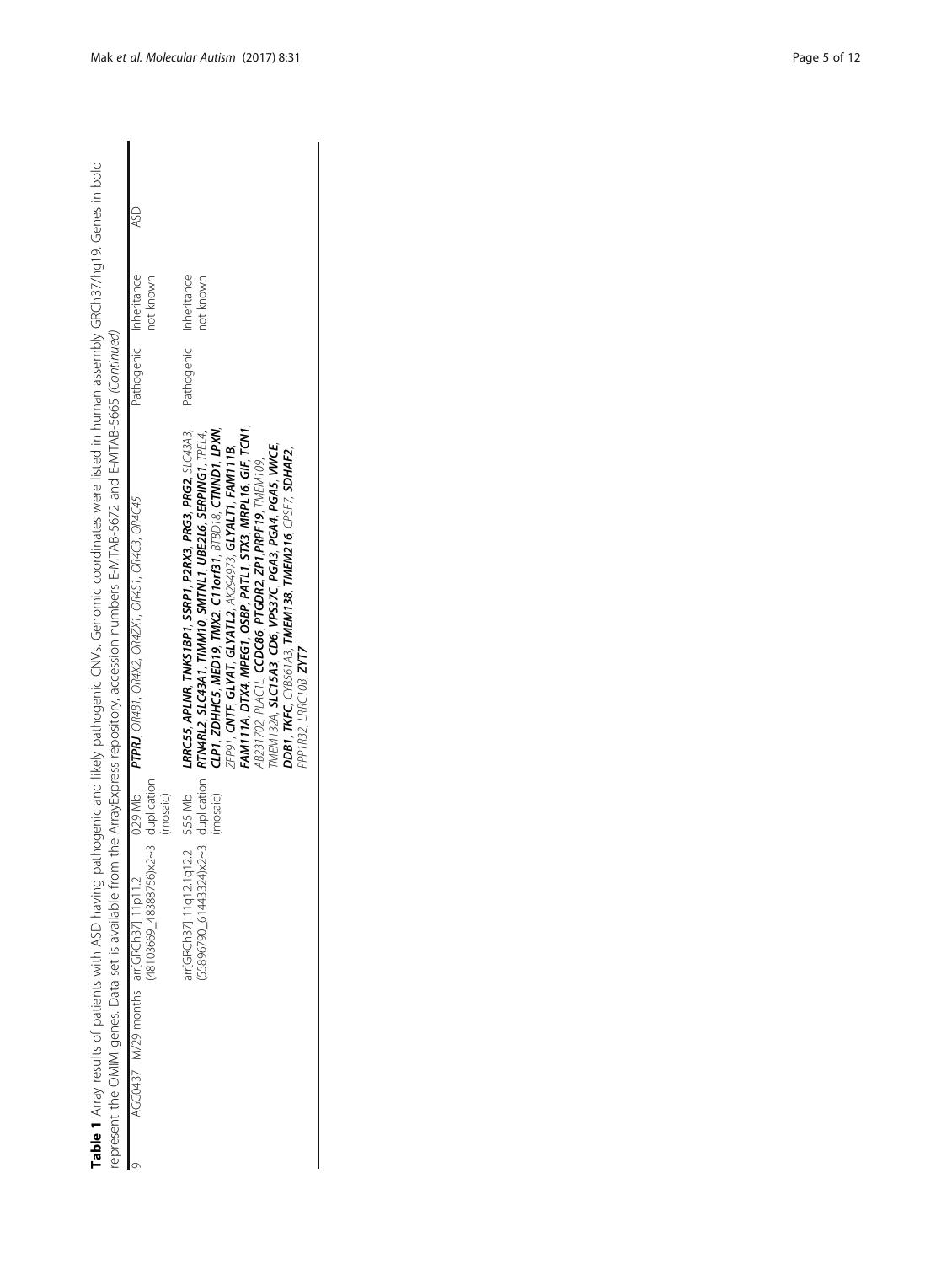to have a de novo 0.56 Mb distal 16p11.2 microdeletion which not only explains his neurodevelopmental phenotype, but is also associated with obesity [[23\]](#page-10-0). Identification of the deletion facilitated the need to conduct regular weight surveillance, highlighting the importance of genetic testing in anticipatory management of genomic conditions. Despite the positive history of specific language impairment, his brother was tested negative for the 16p11.2 deletion, underscoring the genetic heterogeneity of ASD and that in  $\sim$ 70% of families with multiple affected siblings, the affected children might carry different ASD-relevant mutations or CNVs [[24](#page-10-0)].

Patient 3 presented at 32 months of age with GDD and ASD, in association with soft dysmorphic features including telecanthus, small low-set ears with slightly thickened helices, and slightly shortened forearms. Her height was normal at presentation but fell from the 25th to 3rd percentile within the subsequent year. Further questioning revealed that there was also antenatal history of short long bones, which was commented to be normal post-delivery. Her parents were non-consanguineous and there was no family history of neurodevelopmental disorders. She is now studying in a school for children with mild ID. Her microarray showed a pathogenic Xp22.33 deletion measuring 3.72 Mb that encompassed both ASMT and SHOX, which can explain the clinical features of the patient. The mother was tested negative for the CNV while paternal information was not available. The ASMT gene was shown to be associated with social impairment and autistic traits [\[25](#page-10-0)], whereas the SHOX gene is known to be associated with short stature. Together, the two genes explained her overall clinical picture. The findings prompted further radiographic assessment, which showed mild Madelung deformity of her forearms, reaffirming the microarray findings. Despite being eligible for receiving growth hormone therapy under public healthcare funding, her parents opted not for treatment as they were satisfied with the overall growth of the child. Again, this patient revealed the importance of understanding the underlying molecular defects prompting targeted surveillance of possible complications. Her developmental progress was reassessed at 5 years of age, showing persistence of ASD with mild ID. She is scheduled to enter school for children with mild ID.

Patient 4 presented with GDD at 18 months and was diagnosed to have ASD in early childhood. On subsequent visits he was also noted to have hyperactivity features. His intellectual ability caught up gradually with above-average academic performance in mainstream school. His parents were non-consanguineous, and apart from his twin brother who was diagnosed with developmental language delay, there was no family history of neurodevelopmental disorder. For both the patient and his twin brother, aCGH showed XXY, which was indicative of Klinefelter syndrome. The association between Klinefelter syndrome and ASD has been previously described [[26\]](#page-10-0). He was also followed up by endocrinologists for potential complications of the syndrome.

Patient 5 presented with language delay with mild autistic features at 18 months. Further assessment at 26 months confirmed the diagnosis of ASD. At 6 years 3 months, assessment revealed borderline ID with persistence of ASD features. Her parents were nonconsanguineous, and there was no family history of neurodevelopmental disorder. She was found to have 1q44 deletion of 2.40 Mb as well as 8q24.22q24.3 duplication of 10.76 Mb, which was associated with GDD in the DECIPHER database and implicated in the autism endophenotype of social responsiveness in genome-wide quantitative linkage analyses respectively [\[27\]](#page-10-0). Such results prompted further testing with karyotype and fluorescence in situ hybridization (FISH), which confirmed that the changes were due to an unbalanced translocation. Parental information was not available.

Patient 6 presented with language delay, ASD at 22 months. There was no dysmorphic feature except the presence of penile hypospadias requiring surgical repair, and his cognitive function was normal. His parents were non-consanguineous and there was no family history of neurodevelopmental disorder. He was found to have a de novo 0.47 Mb duplication of likely pathogenic as it involved the PARK2 gene. The gene encodes for an ubiquitin protein ligase, which was first discovered in early onset Parkinson disease with autosomal recessive mutations [\[28\]](#page-10-0) and later found to be associated with CNVs in schizophrenia [[29](#page-10-0)] and neurodevelopmental disorders including ADHD [\[30\]](#page-10-0) and ASD [[15\]](#page-10-0). CNV involving this region was the focus of a previous publication from Yin et al, where it was found in 4 out of 335 ASD patients of Han Chinese descent [\[11](#page-10-0)].

Both patients 7 and 8 were diagnosed with ASD but with different neurodevelopmental outcome. Patient 7 had a history of suspected neonatal seizure in association with a small subdural hematoma possibly secondary to traumatic delivery. Subsequent magnetic resonance imaging (MRI) of the brain was normal. He presented with language delay and autistic features at 17 months and was diagnosed with ASD at 23 months. At the age of 5, cognitive assessment revealed an average intelligence quotient with signs of dyslexia. No major challenging behavior was detected. On the other hand, patient 8 presented during preschool years with GDD and autistic features and was subsequently diagnosed to have ASD as well as moderate ID. He also had adolescent-onset epilepsy requiring longterm use of sodium valproate. MRI of the brain showed a static arachnoid cyst at the left anterior middle cranial fossa which was managed conservatively. However, he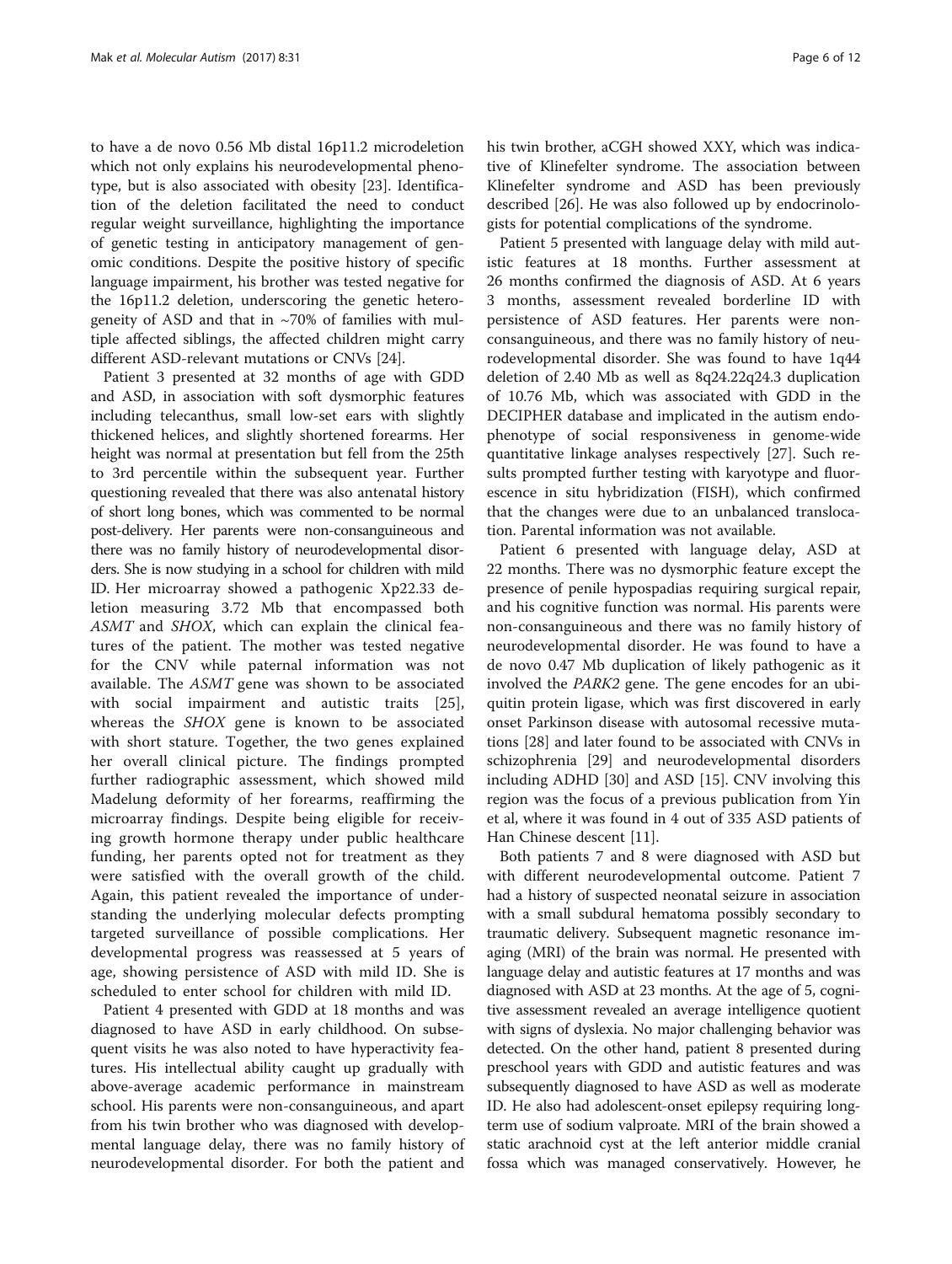developed significant behavioral difficulties at adolescence requiring intensive management by the psychiatrists. Both patients came from families with non-consanguineous parents and without family history of neurodevelopmental disorders. Their aCGH results both showed 1.16 Mb duplications at 16p13.11. Despite previous concerns regarding the possibility of this CNV being a benign variant [[31](#page-10-0)], further studies have provided evidence of its pathogenicity in multiple neuropsychiatric conditions including ASD, ADHD, ID, and schizophrenia [[32](#page-10-0)–[34\]](#page-10-0). Epilepsy has also been reported in association with 16p13.11 duplication [\[34](#page-10-0)].

Patient 9 presented with impaired social interaction at 29 months and was diagnosed with ASD. There was no associated physical anomaly, and his cognitive function was normal. His parents were non-consanguineous, and there was no family history of neurodevelopmental disorders. He was found to have two consecutive duplication in mosaic pattern, 11q12.1q12.2 (5.55 Mb) and 11p11.2 (0.29 Mb), spanning across the centromere. The result was suggestive of a marker chromosome, which was later confirmed by the karyotype mos 47,XY,+mar[8]/46,XY[52]. No case was previously reported in the literature but there was one entry (Variant ID: NSSV582454) in the ISCA database [[35\]](#page-10-0) with similar duplication size of 3.67 Mb, presenting as GDD and delayed speech and language development.

## DPP10 duplication—a CNV polymorphism enriched in Chinese population

A Chinese-enriched CNV polymorphism was identified at the 3′ exons of DPP10, a gene previously speculated to have a role in ASD [\[36](#page-11-0), [37\]](#page-11-0). DPP10 encodes for dipeptidyl peptidase like 10. DPP10 has at least five transcript variants, and the primary transcript has 26 exons. The gene was previously implicated in ASD susceptibility in at least two large independent studies (See Fig. [1](#page-7-0)). Within our cohort, we identified only one 0.14 Mb duplication arr[GRCh37] 2q14.1(116534689\_116672358)x3 overlapping exons 14 to 26 of DPP10 (NM\_020868.3) in a 17-year-old patient (patient 10). Other than ASD, he also had catatonia and mild ID. Parental aCGH testing was declined (see Fig. [1](#page-7-0)).

This CNV involving DPP10 has been reported as a VUS (ID: 287659) in DECIPHER with 50% reciprocal overlap. Two studies have reported CNVs associated with DPP10 before. Girirajan et al. [\[37](#page-11-0)] identified five patients with duplications among 2588 cases, three of whom had more than 50% reciprocal overlap with patient 10, and the remaining two only partially overlap. On the other hand, Marshall et al. [[36\]](#page-11-0) identified two CNVs (one deletion and one duplication) in 427 unrelated ASD probands, both of which did not overlap with the CNV identified in our cohort. The CNVs associated

with DPP10 reported in the above two studies are listed in Additional file [2](#page-9-0). No such duplication was found in any of the controls from the above projects, which comprised of 500 individuals from the German PopGen project, 1152 from Canada, 207 from the National Institute of Mental Health (NIMH) control cohort with exclusively European origins, and 373 individuals from ClinSeq comprising of more than 90% Caucasians [\[38](#page-11-0)].

Despite these findings, within the local laboratory database, we found similar duplications in 17 other patients (3 postnatal cases and 14 prenatal cases). The clinical indications were heterogeneous, and recruitment and follow up of these patients were not done systematically and therefore would be subjected to different ascertainment bias. Nevertheless, as far as we can ascertain, none of these patients had evidence of ASD.

To describe the details of these patients further, among the three patients found in the postnatal cohort  $(n = 3/441)$ ; there was one patient with mild developmental delay, one with short stature but normal development, and one with dysmorphic features, hypotonia during neonatal period, and subsequently normal development. Non-ASD individuals with the CNV overlapping DPP10 are listed (see Additional file [3](#page-9-0)). All of the above three patients had DPP10 duplication. In the prenatal cohort ( $n = 14/1150$ ) on the other hand, referral indications were as follows: (i) stillbirth  $(n = 1)$ , (ii) abnormal antenatal ultrasound  $(n = 6)$ , (iii) abnormal aneuploidy screening  $(n = 5)$ , of which three were later confirmed with trisomy 21, and (iv) previous children with aneuploidy  $(n = 2)$ . In total, 13 DPP10 duplications and one deletion  $(n = 14)$  of the same size and genomic location were identified in the prenatal group. The clinical outcomes of these 14 pregnancies included one stillbirth and three terminations of pregnancies, which included two of the three cases with both trisomy 21 and DPP10 duplication. The other ten were liveborns (71.4%), and their development was followed up routinely in the Maternal and Child Health Centre. Besides the remaining child with trisomy 21 in addition to the DPP10 duplication, one additional child was found to have GDD and one other has mild attention problem (7.1%).

In order to estimate the prevalence of the DPP10 duplication in Hong Kong, we examined the internal control database of TYH, which consisted of 653 Chinese of typical development, and their DNA samples were genotyped and analyzed using the same methods as our positive cases. Six out of 653 individuals were identified to have the similar DPP10 duplications (0.92%). When comparing the prevalence of DPP10 duplications in ASD cases (1/ 258) and controls (6/653), the  $p$  value did not infer statistical significance ( $p = 0.68$ , two-tailed Fisher's test) to suggest any causative nature of DPP10 duplication in ASD.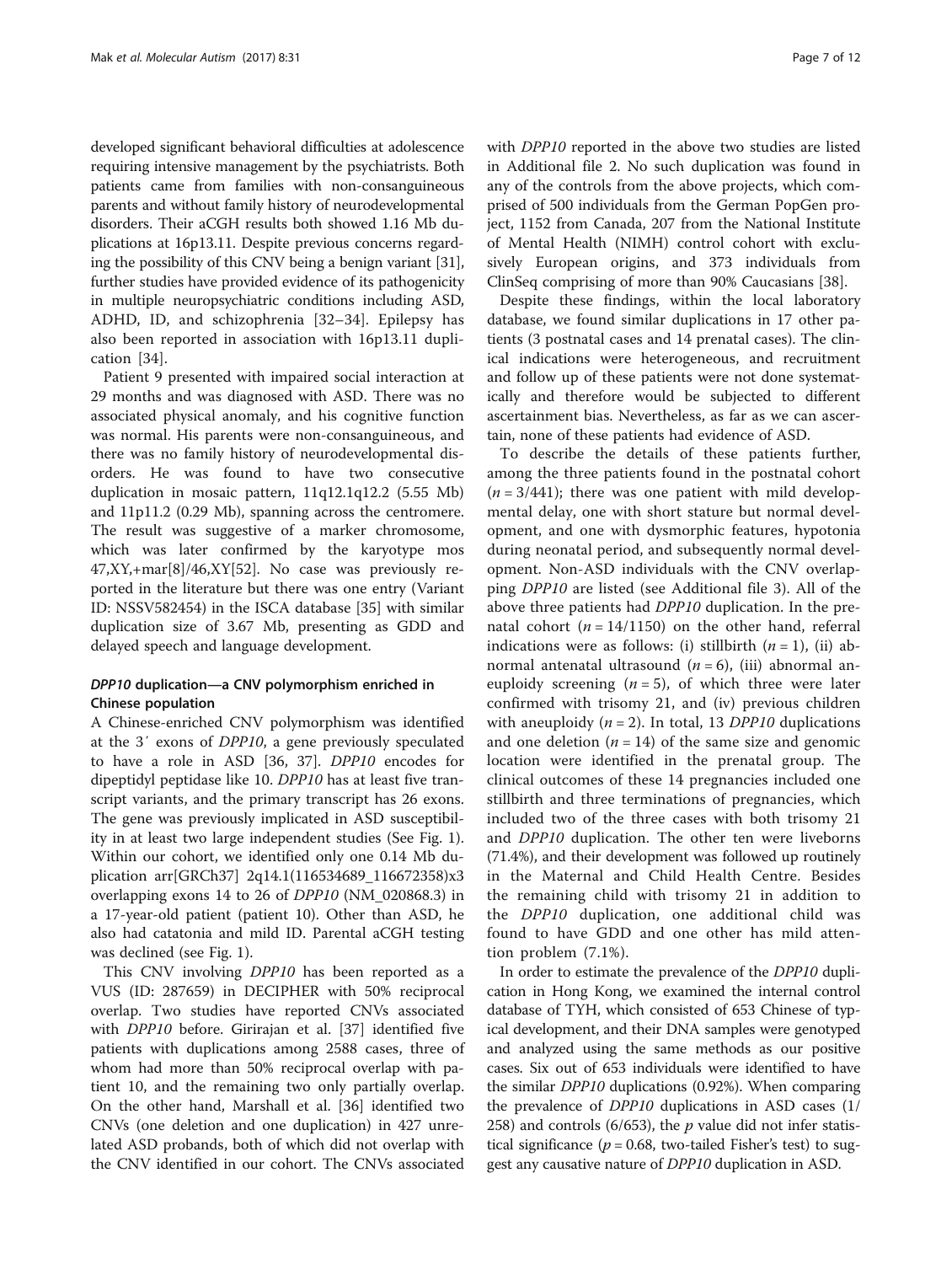<span id="page-7-0"></span>

Molecularly, we validated and mapped the breakpoints in 24 different samples carrying the DPP10 duplication (and deletion) by qPCR and found that both the 5′ and 3′ ends consistently map to the same regions. By the same method of qPCR, the breakpoints of the CNV were narrowed down further from hg[19]chr2:116524182- 116529245 proximally to hg[19]chr2:116672358-116677229 distally.

The ancestry-related difference in the background prevalence of DPP10 duplication was further studied by literature and database search. Park et al. [[8\]](#page-10-0) sought to identify common Asian CNVs. Interestingly, in their study, one DPP10 duplication of size and location comparable to our patient was found in one out of ten Han Chinese subjects but not in subjects of Japanese or Korean descent. Extensive search of regional databases, various studies [\[39](#page-11-0)–[44\]](#page-11-0) extracted from DGV [[45](#page-11-0)], the cohort of Itsara et al. [[46](#page-11-0)], and the Singapore Prospective Study Program (SP2) [\[47, 48](#page-11-0)] was performed. Seventytwo individuals with typical development and CNVs containing DPP10 of at least 50% physical overlap the one identified in our ASD cohort were identified. Individuals with the CNV are listed (see Additional file [4](#page-9-0)). Within the SP2 cohort, where ethnicity is available, the duplication was found in 14/2857 (0.49%) individuals of Chinese origin.

## **Discussion**

This study adds to the growing number of CNV studies in ASD in Chinese and is to our knowledge the third study with over a hundred patients. The first two studies were by Gazzellone et al. [[10\]](#page-10-0) on 104 Chinese from Harbin and Yin et al. who reported the CNV findings in a clinical ASD cohort of 335 Han Chinese (with a replication cohort of 301 ASD individuals) from Taiwan [[11](#page-10-0)].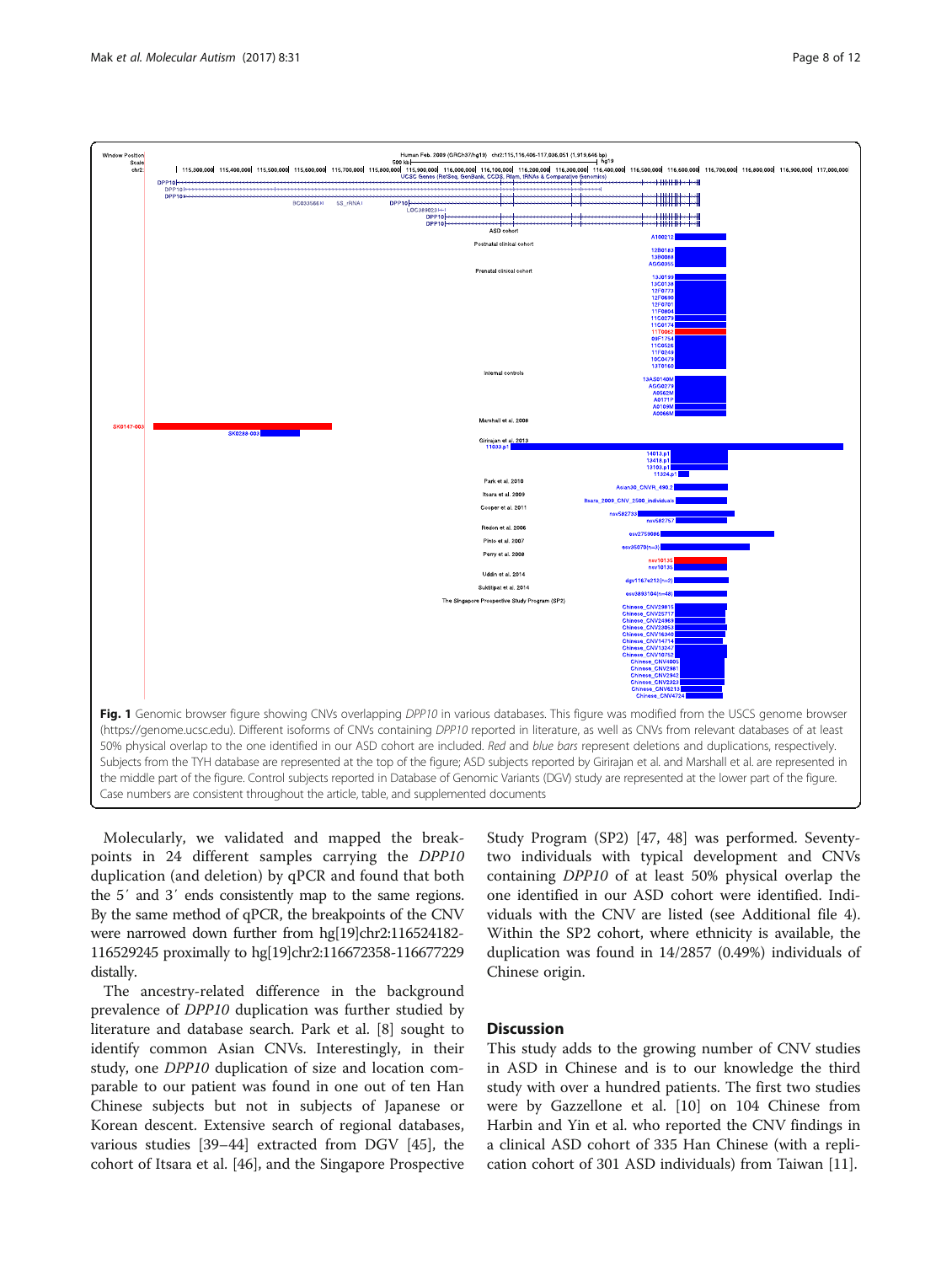Gazzellone et al. identified at least one de novo rare CNV in 8.6% of his cohort whereas Yin et al. found several well-known ASD-associated CNVs from other ASD populations (e.g., 1q21.1, 15q11.21-13.1, 15q13.3, 16p11.2, 22q11.2, 22q13.33) in 5.1% Taiwan Chinese with ASD. The diagnostic yield of our cohort in Hong Kong is 3.5% but direct comparison is difficult as our study is the only one among the three that uses a clinical aCGH platform and reports only pathogenic/likely pathogenic CNVs using stringent clinical laboratory criteria [\[13](#page-10-0)]. We did not identify many known ASD-associated CNVs, perhaps due to the limited sample size of the cohort.

Although there were some overlap of our findings with these studies, such as 16p11.2 deletion and CNV involving PARK2, the results of these three studies substantiate the extensive genetic heterogeneity that is inherent to ASD even within the Chinese population. Further work in this ethnic group may identify new populationenriched variants that contribute to ASD, e.g., PARK2 locus from Yin et al. On the other hand, identification of ethnic specific loci, e.g., DPP10 duplication from our study and the 24 kb partial YWHAE duplication reported by Gazzellone et al. [[10\]](#page-10-0), will also avoid overcalling of pathogenic CNVs.

In addition to the duplication in patient 6, we identified two smaller deletions involving PARK2 in two patients not known to be affected with ASD in our database. One was found in a patient with GDD, hypotonia and a family history of ID (lab number AGG0151, arr[GRCh37] 6q26(1627 40393\_162865594)x1). The other was found in a patient with dysmorphism, short stature, and GDD (lab number AGG0359, arr[GRCh37] 6q26(162687401\_162901598)x1) and was concurrently found to have Russell Silver syndrome (RSS) due to maternal uniparental disomy 7. While the duplication of patient 6 involved exons 2–4, the other two deletions overlap exon 2 only. Both deletions and duplications involving PARK2 have been associated with ASD with variable expressivity and incomplete penetrance [[11,](#page-10-0) [49](#page-11-0)]. When considering the pathogenicity, the size of the CNV, exons involved, and whether it was a copy gain or loss should be considered. It has been suggested that CNVs affecting exons 5–12 result in a more severe phenotype than those affecting exons 2–4. On the other hand, within exons 2–4, duplications lead to a more severe phenotype than deletions, due to greater interference to gene expression [[11,](#page-10-0) [49](#page-11-0)]. Our findings in this cohort echo the above observations in that the largest duplication in PARK2 was indeed found in a patient with ASD, while the smaller deletions involving only exon 2 were identified in non-ASD patients. As we only have one ASD patient with a CNV involving PARK2, the number is too small to make any conclusion about the disease causing nature of this CNV. However, this is in line with the suggestion that PARK2 is a candidate gene and should at least be considered as a susceptibility locus.

The most important finding in this study is the identification of a ~135 kb DPP10 duplication enclosing the 3′ exons of DPP10 as a polymorphism frequently seen in Chinese population. Given the previous literature on large case-control studies, we initially concluded that the DPP10 duplication could be significant and represent an ASD susceptibility locus. We explored this further by performing a search in our internal CNV database for DPP10 CNVs. To our surprise, we were able to identify 24 such CNVs (23 duplications and 1 deletion) in our database of nearly 2000 samples (controls in combination), in contrast to not a single DPP10 CNV found in nearly 2000 control subjects from Marshall's and Girirajan's studies combined. We also noted that for most of the DPP10 duplications, their 3′ and 5′ ends consistently map to the same regions (Fig. [1](#page-7-0)). The location of the breakpoints of these CNV in our database was confirmed by qPCR. We could not identify any segmental duplication or other signature associated with homology-based sequence recombination around these breakpoints. These findings suggest that these DPP10 duplications likely originate from the same ancestral event in the Chinese population.

A careful comparison of the prevalence of DPP10 duplications in our ASD case (1/258) with control (6/653) showed no statistically significant difference ( $p = 0.68$ ), suggesting this duplication is not likely to be pathogenic. The benign nature of this duplication is especially likely as it is a partial duplication with a breakpoint lying outside the last exon of the gene. Such postulation is further supported by findings from our database search including SP2, which archive normal populations of Chinese ethnicity.

Caution, however, should be exercised when making broader interpretations regarding the pathogenicity of the DPP10 in ASD. While the 138 kb duplication in our study, mapped to the 3' end of *DPP10*, might be a benign polymorphism, our findings do not exclude the possibility that other genomic variants involving DPP10 can still have functional impact on neuronal potassium channel gating, and hence contribute to the pathogenesis of ASD and other neurodevelopmental disorders. Furthermore, there is a possibility that the DPP10 duplication in our study may still confer risk for ASD and related disorders and should be considered in context. As an example, chromosome 15q11.2 (breakpoint\_1 to breakpoint\_2) deletion is a well-known CNV that can be found in both patients with autism or schizophrenia and normal population. Recent careful neurocognitive profiling has shown that 15q11.2 deletion can confer cognitive deficits with accompanying MRI changes even in control subjects [[50](#page-11-0)], illustrating the complexity in interpreting the contribution of CNVs in neurocognitive phenotypes.

Nonetheless, this finding of CNVs overlapping DPP10 illustrates the importance of using ancestry-matched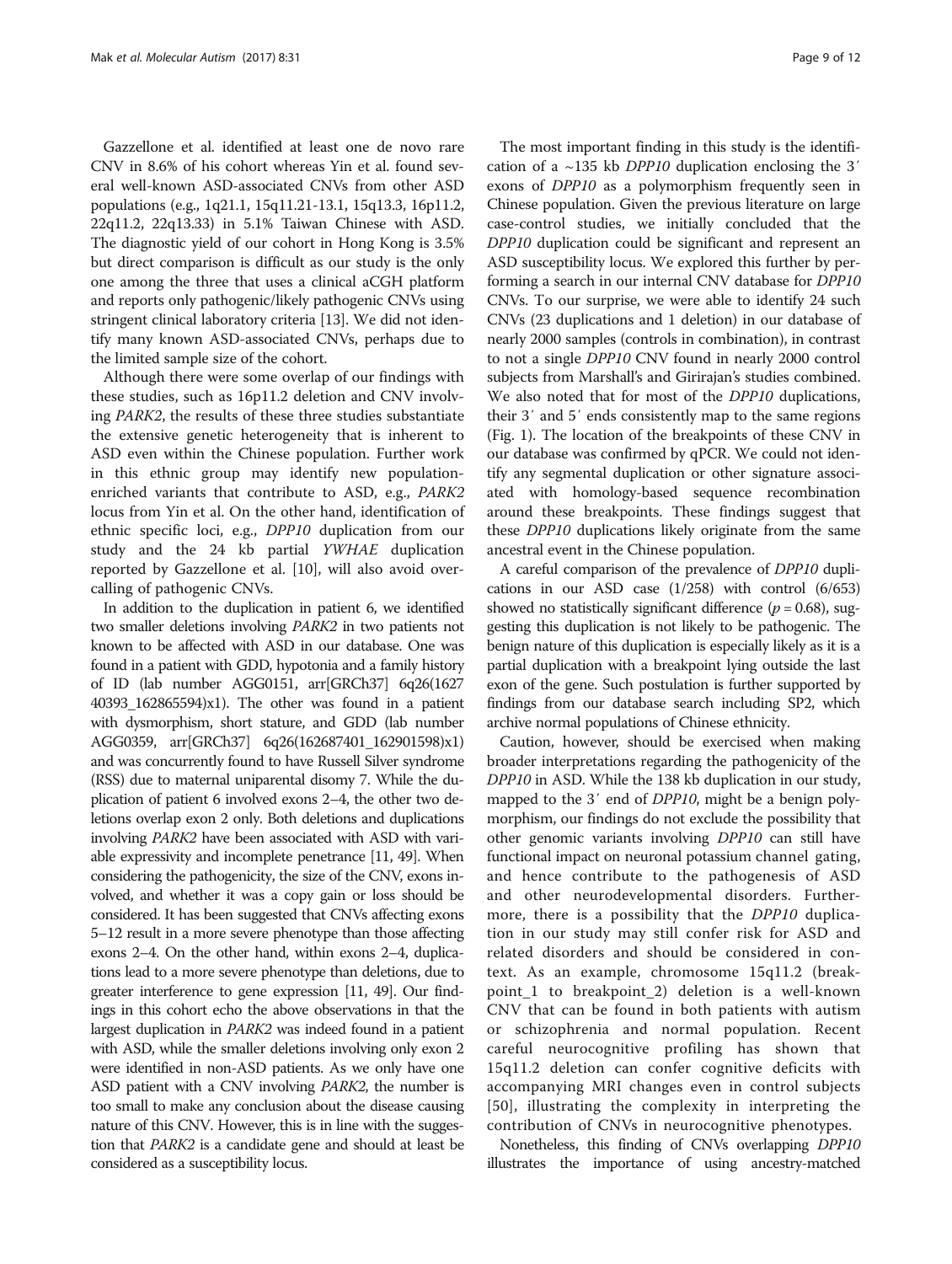<span id="page-9-0"></span>controls and keeping a local internal control database when characterizing the clinical relevance of rare variants in a population. This is important in the evaluation of children with ASD and, perhaps, even more important in prenatal diagnosis as diagnostic uncertainties may impact on the reproductive decisions of couples, resulting in unnecessary termination of pregnancy.

## Advantages, limitations, and future directions

There are two main advantages to this study. This is the first study on the clinical application of aCGH in ASD individuals in a predominantly Southern Chinese population; this is also the first and largest single-center study reporting DPP10 CNV in normal control subjects, supported by extensive literature/database search.

Our study has several limitations. The size of our cohort was small for us to perform comparison of CNV burden (call rate and length) between patients and controls. Furthermore, only a small percentage of family members consented for parental aCGH testing and hence, there was insufficient information on the inheritance, i.e., inherited or de novo. Our clinical setting and lack of research capacities limited us to perform further functional studies of our findings, such as the brain expression pattern of DPP10. Although seven children born with a prenatal diagnosis of DPP10 duplication were found to have typical development from routine child health/development screening, it will be interesting to prospectively follow-up the full cohort with comprehensive neurodevelopmental assessment to assess the phenotypic expressivity and penetrance of this CNV commonly found in Chinese. It would also be of research value to narrow down the precise breakpoints of the duplication and clone it to a simple robust assay for population screening.

## Conclusion

We found ten pathogenic and one likely pathogenic CNV in nine patients of Chinese ancestry, resulting in a diagnostic yield of 3.5% (9/258). Majority of these CNVs did not overlap with those previously reported to be implicated in ASD (22q11.2, 1q21, 5q15.2 etc.). We also illustrated that the DPP10 duplication mapped to the 3′ end is likely a benign CNV polymorphism enriched in Southern Chinese with a population frequency of  $\sim$ 1%, despite previous reports of its role in ASD. Hence caution should be taken when making interpretations of aCGH findings, and ancestry-matched controls should be used to accurately delineate CNV pathogenicity.

## Additional files

[Additional file 1: Table S1.](dx.doi.org/10.1186/s13229-017-0136-x) Regions of variants of uncertain clinical significance found in our cohort. Genomic coordinates were listed in the human assembly GRCh37/hg19. (DOCX 18 kb)

[Additional file 2: Table S2.](dx.doi.org/10.1186/s13229-017-0136-x) Coordinates [hg19] of CNVs overlapping DPP10 in chromosome 2 in Marshall et al., Girirajan et al., and the DECIPHER database. (DOCX 19 kb)

[Additional file 3: Table S3.](dx.doi.org/10.1186/s13229-017-0136-x) Indications of testing in non-ASD individuals with CNVs overlapping DPP10 in TYH database. (DOCX 15 kb)

[Additional file 4: Table S4.](dx.doi.org/10.1186/s13229-017-0136-x) Coordinates in [hq19] of similar CNVs overlapping DPP10 in the Database of Genomic Variants (DGV) study, cohort in the study by Itsara et al., Singapore Genome Variation Project (SGVP) (43), Singapore Prospective Study Program (SP2), and a Chinese individual described by Park et al. (DOCX 19 kb)

#### Abbreviations

aCGH: Array comparative genomic hybridization; ADIR: Autism diagnostic interview-revised; ADHD: Attention deficit hyperactivity disorder; ASD: Autism spectrum disorder; ADOS: Autism diagnostic observation schedule; CARS: Childhood autism rating scale; CNV: Copy number variation; Ct: threshold cycle; DSM: Diagnostic and statistical manual of mental disorders; GDD: Global developmental delay; ID: Intellectual disability; qPCR: quantitative polymerase chain reaction; SNPs: Single nucleotide polymorphisms; TYH: Tsan Yuk Hospital; VUS: Variant of uncertain clinical significance

#### Acknowledgements

Dr So Po Lam had helped with tracing the outcomes of pregnancy with invasive prenatal diagnostic tests showing presence of CNVs in DPP10, as recorded in TYH diagnostic laboratory database.

#### Funding

The study was supported by the SK Yee Medical Research Fund, SK Yee Medical Foundation and the Society for the Relief of Disabled Children, Hong Kong. The funding body had not been involved in the design of the study, collection analysis and interpretation of the data, and in the writing of the manuscript.

#### Availability of data and materials

The datasets generated during and/or analyzed during the current study are available from the corresponding author on reasonable request.

#### Authors' contributions

SLM and ATGC performed the analysis and wrote the manuscript. GKCL, CCYM, and GTKM assisted with the study design and data management and analysis. BHYC, YWYC, CWF, VNCW, and SLL recruited and counseled the patients. WFT, KYKC, ETLY, ASYK, and MHYT performed and interpreted the aCGH. KWS, VQT, CWF, VCNW, and SLL assessed and recruited in the postnatal settings. BHYC and ASYK designed and supervised the study as the principal investigators for the project. CM and SS provided invaluable comments to the experimental design, analysis, and the write-up of the manuscript. All authors read and approved the final manuscript.

#### Competing interests

The authors declare that they have no competing interests.

#### Consent for publication

All recruited patients had given consent for publication during the recruitment process.

#### Ethics approval and consent to participate

Study approval was obtained from the Institutional Review Board of the University of Hong Kong/Hospital Authority Hong Kong West Cluster. Written consent for using personal particulars and genetic information for research purposes was collected from parents or guardians of the patients.

#### Publisher's Note

Springer Nature remains neutral with regard to jurisdictional claims in published maps and institutional affiliations.

#### Author details

<sup>1</sup>Department of Obstetrics and Gynaecology, Queen Elizabeth Hospital, Hong Kong, Special Administrative Region, China. <sup>2</sup>Department of Paediatrics &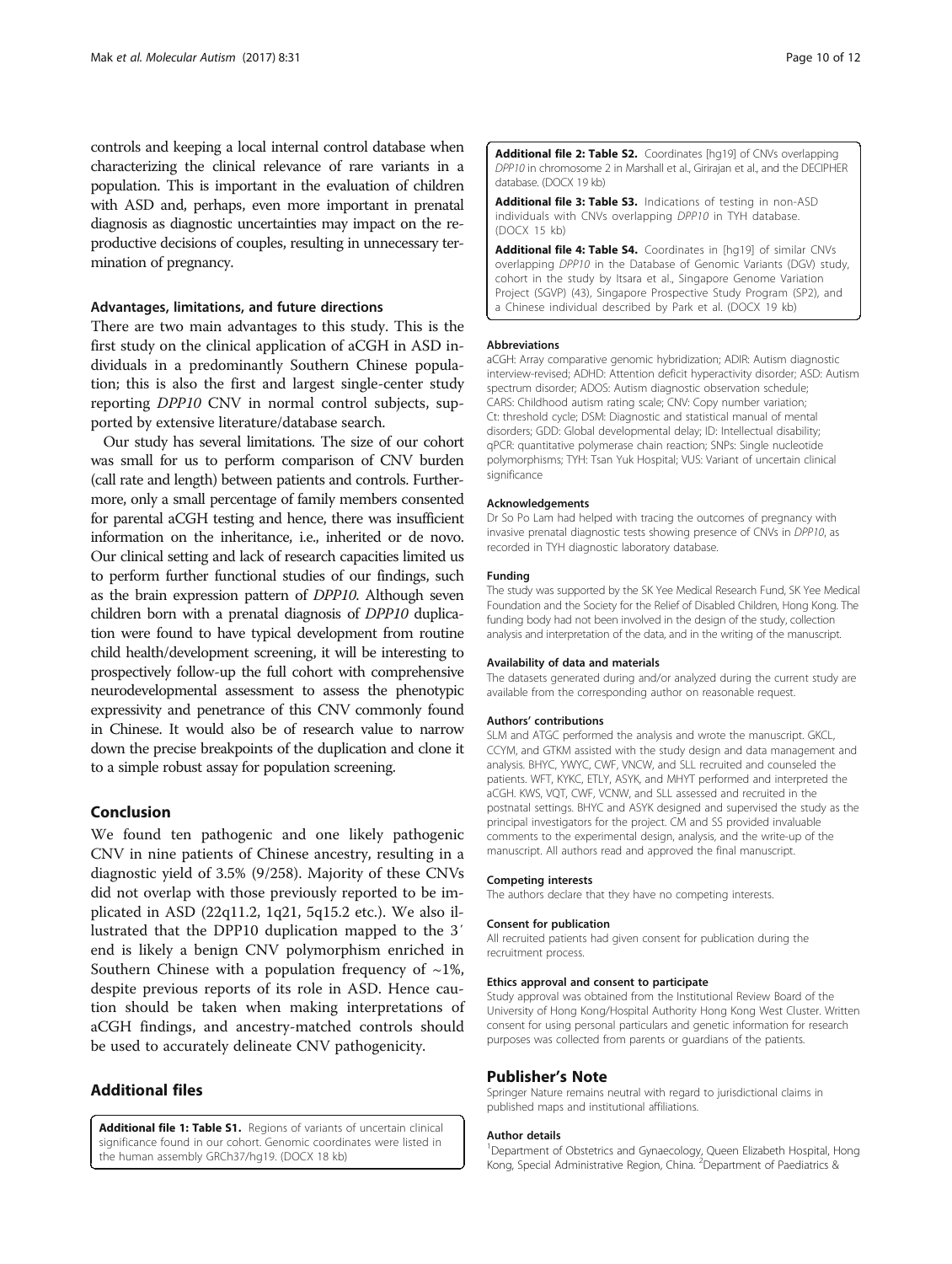<span id="page-10-0"></span>Adolescent Medicine, LKS Faculty of Medicine, The University of Hong Kong, Hong Kong, Special Administrative Region, China. <sup>3</sup>Department of Obstetrics and Gynaecology, LKS Faculty of Medicine, The University of Hong Kong, Hong Kong, Special Administrative Region, China. <sup>4</sup>Department of Obstetrics and Gynaecology, Tsan Yuk Hospital, Hong Kong, Special Administrative Region, China. <sup>5</sup>Duchess of Kent Children's Hospital, Hong Kong, Special Administrative Region, China. <sup>6</sup>The Centre for Applied Genomics, The Hospital for Sick Children, Toronto, Canada. <sup>7</sup>McLaughlin Centre and Department of Molecular Genetics, University of Toronto, Toronto, Canada.

#### Received: 9 February 2017 Accepted: 8 April 2017 Published online: 26 June 2017

#### References

- 1. American Psychiatric Association. Diagnostic and statistical manual of mental disorders (DSM-5®). 5th ed. Arlington: American Psychiatric Association Publishing; 2013.
- 2. Schaefer GB, Mendelsohn NJ, Professional P, Guidelines C. Clinical genetics evaluation in identifying the etiology of autism spectrum disorders: 2013 guideline revisions. Genet Med. 2013;15:399–407.
- 3. Shen Y, Dies KA, Holm IA, Bridgemohan C, Sobeih MM, Caronna EB, Miller KJ, Frazier JA, Silverstein I, Picker J, et al. Clinical genetic testing for patients with autism spectrum disorders. Pediatrics. 2010;125:e727–35.
- 4. Miller DT, Adam MP, Aradhya S, Biesecker LG, Brothman AR, Carter NP, Church DM, Crolla JA, Eichler EE, Epstein CJ, et al. Consensus statement: chromosomal microarray is a first-tier clinical diagnostic test for individuals with developmental disabilities or congenital anomalies. Am J Hum Genet. 2010;86:749–64.
- Palmer E, Speirs H, Taylor PJ, Mullan G, Turner G, Einfeld S, Tonge B, Mowat D. Changing interpretation of chromosomal microarray over time in a community cohort with intellectual disability. Am J Med Genet A. 2014; 164A:377–85.
- 6. Kamien B, Lionel AC, Bain N, Scherer SW, Hunter M. Outfoxed by RBFOX1-a caution about ascertainment bias. Am J Med Genet A. 2014;164A:1411–8.
- 7. Manrai AK, Funke BH, Rehm HL, Olesen MS, Maron BA, Szolovits P, Margulies DM, Loscalzo J, Kohane IS. Genetic misdiagnoses and the potential for health disparities. N Engl J Med. 2016;375:655–65.
- 8. Park H, Kim JI, Ju YS, Gokcumen O, Mills RE, Kim S, Lee S, Suh D, Hong D, Kang HP, et al. Discovery of common Asian copy number variants using integrated high-resolution array CGH and massively parallel DNA sequencing. Nat Genet. 2010;42:400–5.
- 9. Chung BH-Y, Tao VQ, Tso WW-Y. Copy number variation and autism: new insights and clinical implications. J Formos Med Assoc. 2014;113:400–8.
- 10. Gazzellone MJ, Zhou X, Lionel AC, Uddin M, Thiruvahindrapuram B, Liang S, Sun C, Wang J, Zou M, Tammimies K, et al. Copy number variation in Han Chinese individuals with autism spectrum disorder. J Neurodev Disord. 2014;6:34.
- 11. Yin CL, Chen HI, Li LH, Chien YL, Liao HM, Chou MC, Chou WJ, Tsai WC, Chiu YN, Wu YY, et al. Genome-wide analysis of copy number variations identifies PARK2 as a candidate gene for autism spectrum disorder. Mol Autism. 2016;7:23.
- 12. Wong V, Hui LH, Lee WC, Leung LS, Ho PK, Lau WL, Fung CW, Chung B. A modified screening tool for autism (Checklist for Autism in Toddlers [CHAT-23]) for Chinese children. Pediatrics. 2004;114:e166–76.
- 13. Tao VQ, Chan KY, Chu YW, Mok GT, Tan TY, Yang W, Lee SL, Tang WF, Tso WW, Lau ET, et al. The clinical impact of chromosomal microarray on paediatric care in Hong Kong. PLoS One. 2014;9:e109629.
- 14. South ST, Lee C, Lamb AN, Higgins AW, Kearney HM, Working Group for the American College of Medical G, Genomics Laboratory Quality Assurance C. ACMG Standards and Guidelines for constitutional cytogenomic microarray analysis, including postnatal and prenatal applications: revision 2013. Genet Med. 2013;15:901–9.
- 15. Glessner JT, Wang K, Cai G, Korvatska O, Kim CE, Wood S, Zhang H, Estes A, Brune CW, Bradfield JP, et al. Autism genome-wide copy number variation reveals ubiquitin and neuronal genes. Nature. 2009;459:569–73.
- 16. Sorte HS, Gjevik E, Sponheim E, Eiklid KL, Rodningen OK. Copy number variation findings among 50 children and adolescents with autism spectrum disorder. Psychiatr Genet. 2013;23:61–9.
- 17. Kearney HM, Thorland EC, Brown KK, Quintero-Rivera F, South ST. American College of Medical Genetics standards and guidelines for interpretation and

reporting of postnatal constitutional copy number variants. Genet Med. 2011;13:680–5.

- 18. Kaminsky EB, Kaul V, Paschall J, Church DM, Bunke B, Kunig D, Moreno-De-Luca D, Moreno-De-Luca A, Mulle JG, Warren ST, et al. An evidence-based approach to establish the functional and clinical significance of copy number variants in intellectual and developmental disabilities. Genet Med. 2011;13:777–84.
- 19. Bragin E, Chatzimichali EA, Wright CF, Hurles ME, Firth HV, Bevan AP, Swaminathan GJ. DECIPHER: database for the interpretation of phenotypelinked plausibly pathogenic sequence and copy-number variation. Nucleic Acids Res. 2014;42:D993–D1000.
- 20. Maestrini E, Pagnamenta AT, Lamb JA, Bacchelli E, Sykes NH, Sousa I, Toma C, Barnby G, Butler H, Winchester L, et al. High-density SNP association study and copy number variation analysis of the AUTS1 and AUTS5 loci implicate the IMMP2L-DOCK4 gene region in autism susceptibility. Mol Psychiatry. 2010;15:954–68.
- 21. Liang S, Wang XL, Zou MY, Wang H, Zhou X, Sun CH, Xia W, Wu LJ, Fujisawa TX, Tomoda A. Family-based association study of ZNF533, DOCK4 and IMMP2L gene polymorphisms linked to autism in a northeastern Chinese Han population. J Zhejiang Univ Sci B. 2014;15:264–71.
- 22. Poot M, Verrijn Stuart AA, van Daalen E, van Iperen A, van Binsbergen E, Hochstenbach R. Variable behavioural phenotypes of patients with monosomies of 15q26 and a review of 16 cases. Eur J Med Genet. 2013;56:346–50.
- 23. Bachmann-Gagescu R, Mefford HC, Cowan C, Glew GM, Hing AV, Wallace S, Bader PI, Hamati A, Reitnauer PJ, Smith R, et al. Recurrent 200-kb deletions of 16p11.2 that include the SH2B1 gene are associated with developmental delay and obesity. Genet Med. 2010;12:641–7.
- 24. Yuen RK, Thiruvahindrapuram B, Merico D, Walker S, Tammimies K, Hoang N, Chrysler C, Nalpathamkalam T, Pellecchia G, Liu Y, et al. Wholegenome sequencing of quartet families with autism spectrum disorder. Nat Med. 2015;21:185–91.
- 25. Jonsson L, Anckarsater H, Zettergren A, Westberg L, Walum H, Lundstrom S, Larsson H, Lichtenstein P, Melke J. Association between ASMT and autistic-like traits in children from a Swedish nationwide cohort. Psychiatr Genet. 2014;24:21–7.
- 26. Jha P, Sheth D, Ghaziuddin M. Autism spectrum disorder and Klinefelter syndrome. Eur Child Adolesc Psychiatry. 2007;16:305–8.
- 27. Lowe JK, Werling DM, Constantino JN, Cantor RM, Geschwind DH. Social responsiveness, an autism endophenotype: genomewide significant linkage to two regions on chromosome 8. Am J Psychiatry. 2015;172:266–75.
- 28. Hattori N, Kitada T, Matsumine H, Asakawa S, Yamamura Y, Yoshino H, Kobayashi T, Yokochi M, Wang M, Yoritaka A, et al. Molecular genetic analysis of a novel Parkin gene in Japanese families with autosomal recessive juvenile parkinsonism: evidence for variable homozygous deletions in the Parkin gene in affected individuals. Ann Neurol. 1998;44:935–41.
- 29. Xu B, Roos JL, Levy S, van Rensburg EJ, Gogos JA, Karayiorgou M. Strong association of de novo copy number mutations with sporadic schizophrenia. Nat Genet. 2008;40:880–5.
- 30. Jarick I, Volckmar AL, Putter C, Pechlivanis S, Nguyen TT, Dauvermann MR, Beck S, Albayrak O, Scherag S, Gilsbach S, et al. Genome-wide analysis of rare copy number variations reveals PARK2 as a candidate gene for attention-deficit/hyperactivity disorder. Mol Psychiatry. 2014;19:115–21.
- 31. Hannes FD, Sharp AJ, Mefford HC, de Ravel T, Ruivenkamp CA, Breuning MH, Fryns JP, Devriendt K, Van Buggenhout G, Vogels A, et al. Recurrent reciprocal deletions and duplications of 16p13.11: the deletion is a risk factor for MR/MCA while the duplication may be a rare benign variant. J Med Genet. 2009;46:223–32.
- 32. Nagamani SC, Erez A, Bader P, Lalani SR, Scott DA, Scaglia F, Plon SE, Tsai CH, Reimschisel T, Roeder E, et al. Phenotypic manifestations of copy number variation in chromosome 16p13.11. Eur J Hum Genet. 2011;19:280–6.
- 33. Williams NM, Zaharieva I, Martin A, Langley K, Mantripragada K, Fossdal R, Stefansson H, Stefansson K, Magnusson P, Gudmundsson OO, et al. Rare chromosomal deletions and duplications in attention-deficit hyperactivity disorder: a genome-wide analysis. Lancet. 2010;376:1401–8.
- Ramalingam A, Zhou XG, Fiedler SD, Brawner SJ, Joyce JM, Liu HY, Yu S. 16p13.11 duplication is a risk factor for a wide spectrum of neuropsychiatric disorders. J Hum Genet. 2011;56:541–4.
- 35. Riggs ER, Jackson L, Miller DT, Van Vooren S. Phenotypic information in genomic variant databases enhances clinical care and research: the International Standards for Cytogenomic Arrays Consortium experience. Hum Mutat. 2012;33:787–96.